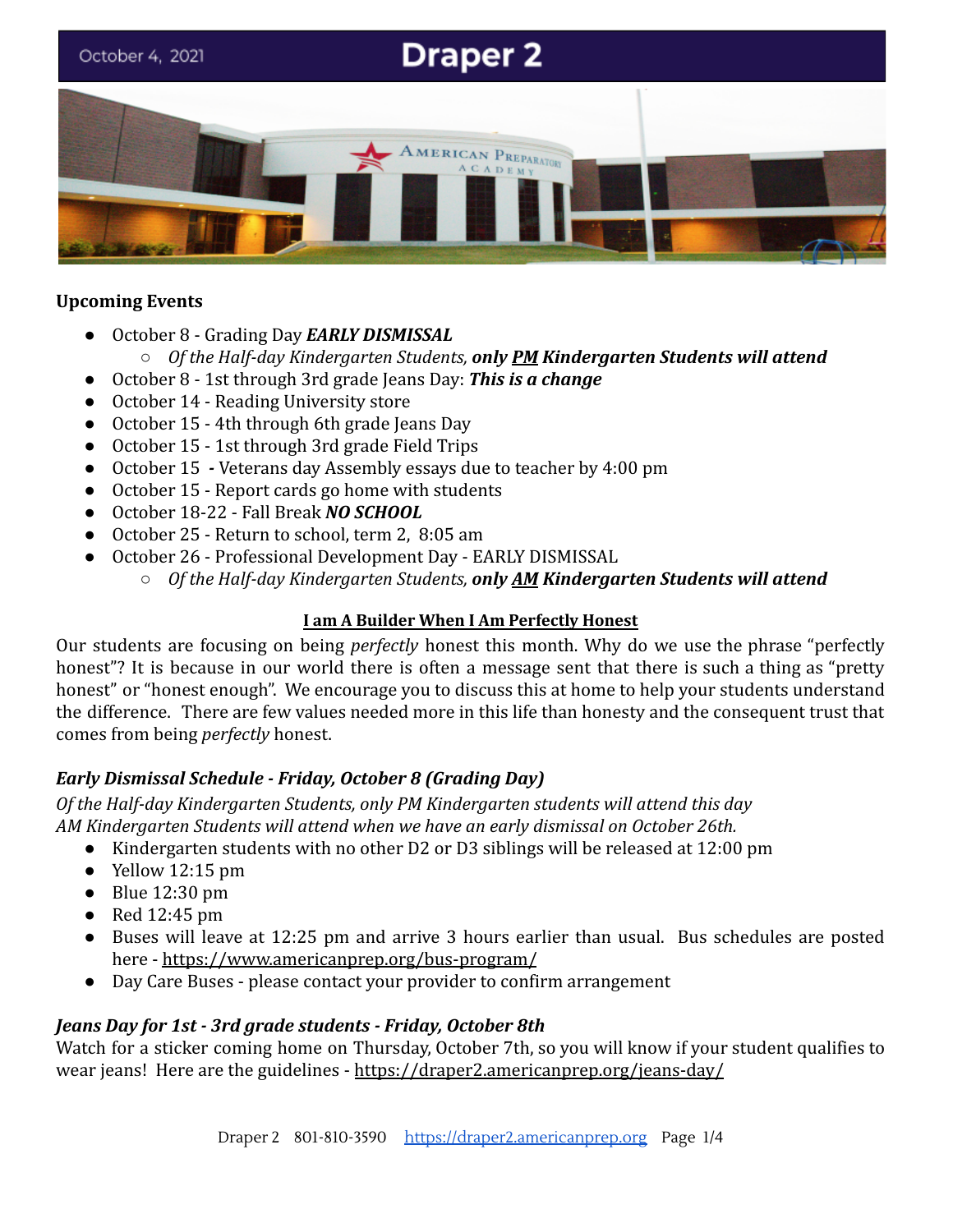# *Skyward Message*

https://draper2.americanprep.org/skyward-for-parents/

Explore this link to find directions for all the neat things you can do on Skyward!

Including:

- Request an Absence *(this is the preferred method for reporting that a student won't be in school)*
- Buy a new docket or nametag
- Pay Required Fees

## *Carpool Reminders*

The Carpool Rules are in place to keep everyone safe and help with the flow of traffic. THANK YOU FOR FOLLOWING THEM!! A few reminders:

- Students must exit the vehicle on the **curb**side.
- Encourage your students to have all items ready before it is time to exit the vehicle including backpacks, instruments, lunches, etc.
- Make certain all students are clear of your vehicle before pulling away from the curb.
- Display your carpool pickup color/number when entering the parking lot.

We appreciate and understand that everyone would like the carpool process to go as quickly and smoothly as possible, following these few guidelines will help. We are in this together!

## *Reading University Store - Thursday, October 14th*

Each of our classes will be able to visit the RU store if they have earned a prize by completing and turning in their RU reading log.

## *Jeans Day for 4th - 6th grade students - Friday, October 15th*

Watch for a sticker coming home on Thursday, October 14th, so you will know if your student qualifies to wear jeans! Here are the guidelines - <https://draper2.americanprep.org/jeans-day/>

#### *Report Cards Go Home - Friday, October 15th*

1st term report cards will be sent home with your student(s) Friday, October 15th. Please watch for an envelope marked "To the Parents of".

#### *Fall Break - Monday, October 18th through Friday, October 22nd*

Enjoy this time with your families. Be safe and we will see you back at school Monday, October 25th at 8:05 am.

#### *College Week*

We had a great time learning about colleges and other choices in our students' futures last week during our annual College Week. This year's theme was "Your Path Starts Now" because our students are working hard now to learn skills -- both, academic and life lessons -- that will help them in whatever their futures hold. We watched college videos all week, and wrapped up on Friday with an activity in each classroom where we talked about how all their hard work now will be a great reward in their futures. Enjoy this year's theme video: <https://vimeo.com/618357829> Thanks to all of our staff who made the week possible and so much fun!

#### *Daily Lunch Help Needed*

If you are available between 11:30 am and 1:30 pm, please come help Mrs. Osmond pick up lunches. We appreciate all our volunteers that have come in so far. Let's continue to help Mrs. Osmond out!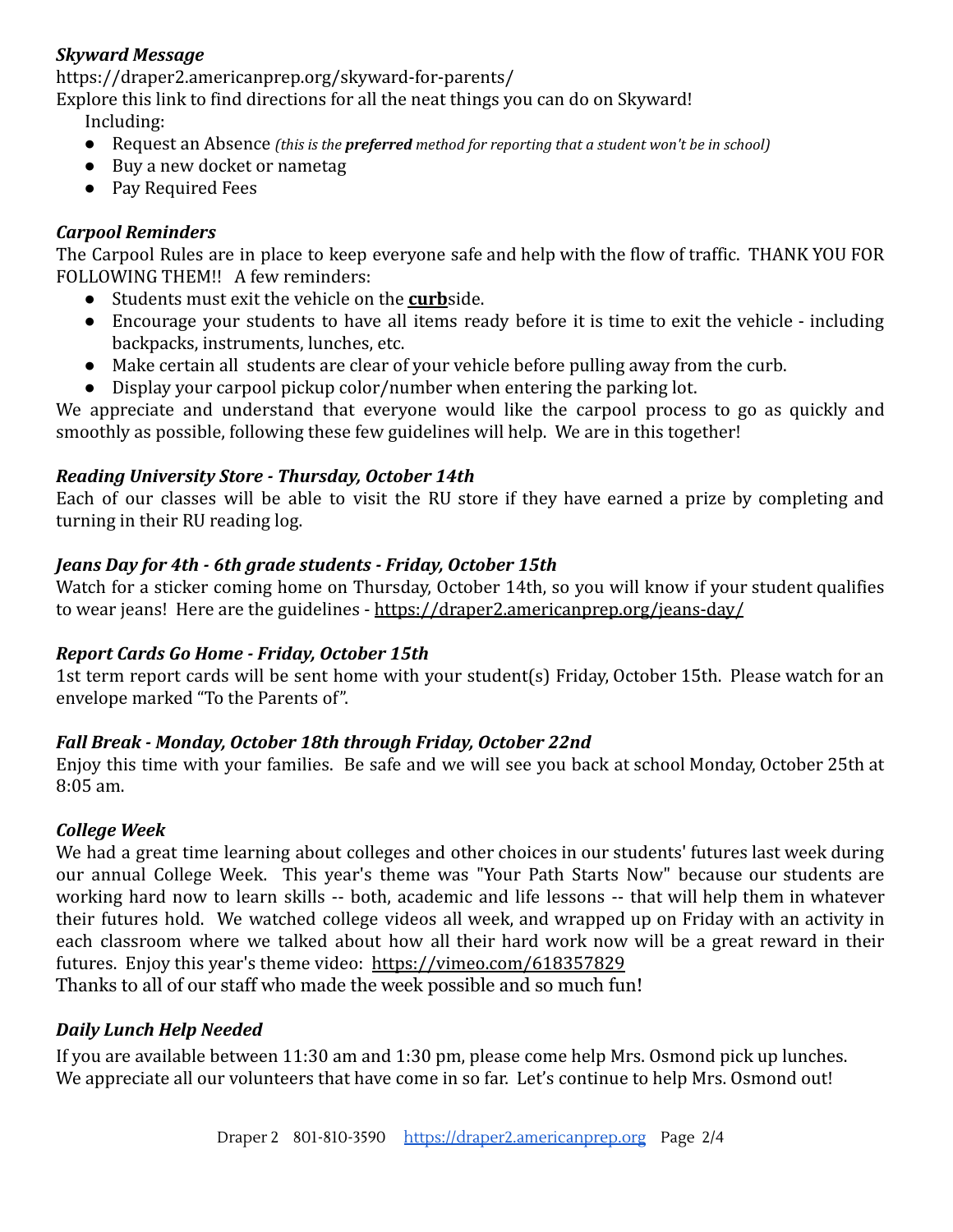#### *Veterans Day Essay*

Please see the attached flyer about writing an essay for our Veterans Day assembly. This contest is open to ALL 4th through 12th grade students and is mandatory for ALL 5th grade students.

Please make note of the deadline, *FRIDAY, OCTOBER 15th.* The essays should be submitted to your student's homeroom teacher.

Good luck and great writing!

# *The Yearbook Order Site is now open!!*

Yearbooks are on sale now!! Get yours at the discounted presale price for a limited time!! **Website** - [https://www.purchaseyearbook.com](https://www.purchaseyearbook.com/)

**Code** - *draper2apa2122*

- Hardcover presale price: \$22
- Softcover presale price: \$17

*Prices will increase to \$30 (HC) and \$25 (SC) on February 1st.*

## *Photo Collage*

We are putting together a collage for the yearbook. If you would like your child to be featured, please take a picture of your Draper 2 student posing with their favorite book. In order for the picture to fit what we are trying to do, the photo should be square and zoomed in on your student and their book. Please email your submissions to [mcarman@apamail.org](mailto:mcarman@apamail.org)

## *Professional Qualifications -*



**PURCHASEYEARBOOK.COM** 

**PURCHASE** 

Our parent surveys consistently express confidence and overwhelming satisfaction with our teachers at American Prep. In accordance with state regulation, all APA teachers are licensed through one of three licensing paths: Professional, Associates and LEA specific. Parents are welcome at any time to request information regarding the professional qualifications of the student's classroom teachers including: 1) whether the teacher has met State qualification and licensing criteria for the grade levels and subject areas in which the teacher provides instruction or whether the teacher is teaching under emergency or other provisional status through which State qualification or licensing criteria have been waived; 2) the baccalaureate degree major of the teacher and any other graduate certification or degree held by the teacher, and the field of discipline of the certification or degree; and 3) whether the child is provided services by paraprofessionals and, if so, their qualifications.

#### *District Parent and Family Engagement Policy*

At the conclusion of each school year, end-of-year assessment data is reported and organized into a Comprehensive Needs Assessment (CNA). The CNA includes demographic, attendance, and assessment data. Also included in the CNA are the results of the annual Parent Survey. This Survey evaluates, among other things, the satisfaction of parents with the quality of the academic program and their opportunities to participate in the schools. American Preparatory administrators annually invite selected staff and parents from each school to participate in a District/School Planning Meeting. This Committee reviews the Comprehensive Needs Assessment and analyzes areas for potential improvement. District/School Plans are developed with goals, action steps, and budget relationships. District and School Parent Involvement Policies are evaluated for effectiveness. School, Parent, and Student Compacts are also examined by this Committee for recommended changes.